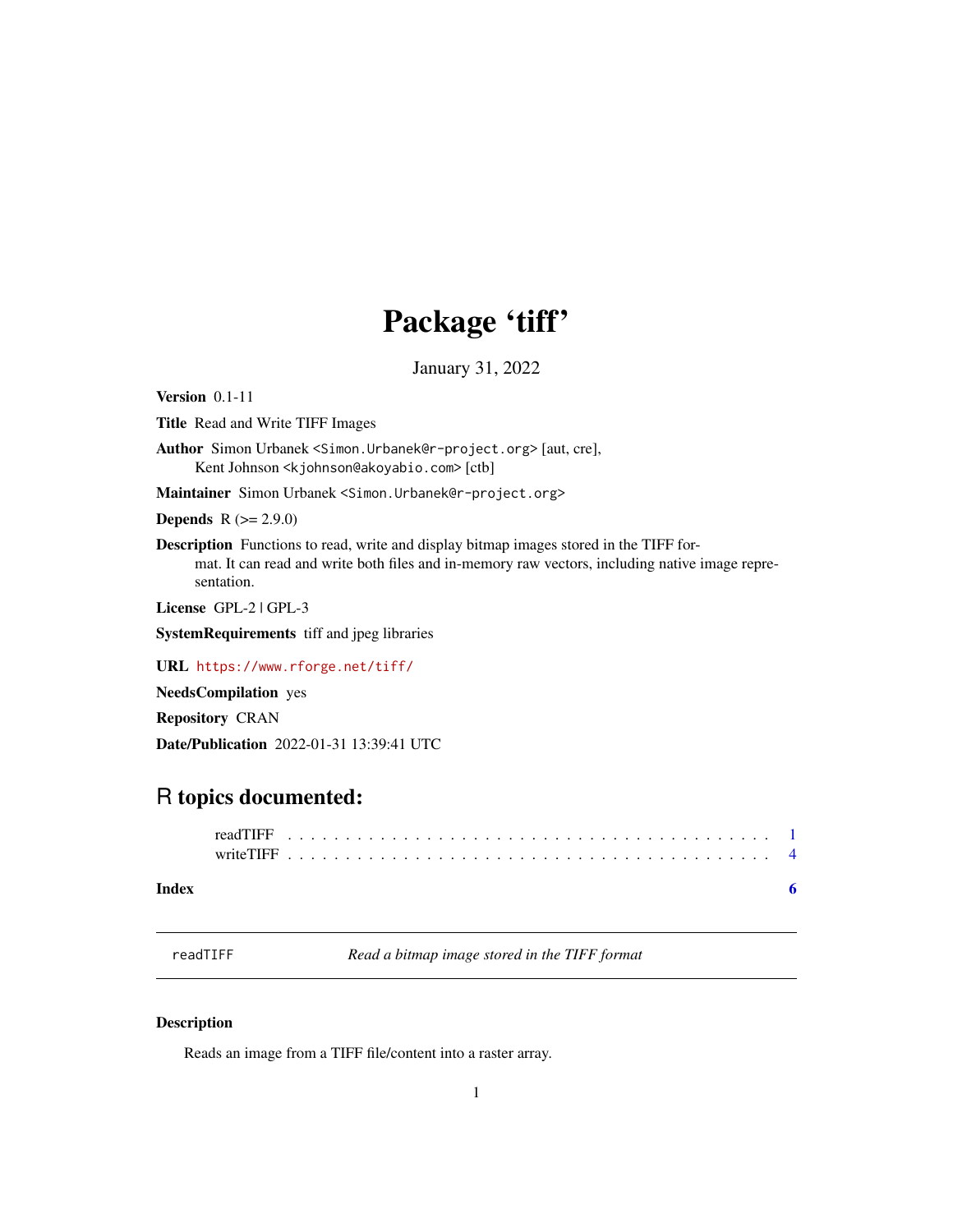#### <span id="page-1-0"></span>Usage

```
readTIFF(source, native = FALSE, all = FALSE, convert = FALSE,
         info = FALSE, indexed = FALSE, as.is = FALSE,
payload = TRUE)
```
#### Arguments

| source  | Either name of the file to read from or a raw vector representing the TIFF file<br>content.                                                                                                                                                                                                                        |
|---------|--------------------------------------------------------------------------------------------------------------------------------------------------------------------------------------------------------------------------------------------------------------------------------------------------------------------|
| native  | logical, determines the image representation - if FALSE (the default) then the<br>result is an array, if TRUE then the result is a native raster representation (suitable<br>for plotting).                                                                                                                        |
| all     | logical scalar or integer vector. TIFF files can contain more than one image. If<br>all=TRUE then all images are returned in a list of images. If all is a vector, it<br>gives the (1-based) indices of images to return. Otherwise only the first image<br>is returned.                                           |
| convert | logical, if TRUE then first convert the image into 8-bit RGBA samples and then<br>to an array, see below for details.                                                                                                                                                                                              |
| info    | logical, if set to TRUE then the resulting image(s) will also contain information<br>from TIFF tags as attributes                                                                                                                                                                                                  |
| indexed | logical, if set to TRUE then indexed images will be returned in the indexed form,<br>i.e., as a matrix of integer indices referencing into a color map which is returned<br>in the "color.map" attribute. This flag cannot be combined with convert or<br>native and has no effect on images that are not indexed. |
| as.is   | logical, if TRUE an attempt will be made to return the original integer values<br>without re-scaling where possible                                                                                                                                                                                                |
| payload | logical, if $FALSE$ then only metadata about the image $(s)$ is returned, but not the<br>actual image. Implies info=TRUE and all image-related flags are ignored.                                                                                                                                                  |

#### Details

Most common files decompress into RGB (3 channels), RGBA (4 channels), Grayscale (1 channel) or GA (2 channels). Note that G and GA images cannot be directly used in [rasterImage](#page-0-1) unless native is set to TRUE because rasterImage requires RGB or RGBA format (nativeRaster is always 8-bit RGBA).

TIFF images can have a wide range of internal representations, but only the most common in image processing are directly supported (8-bit, 16-bit integer and 32-bit float samples). Other formats (color maps, sub-8-bit images, etc.) are only supported via convert=TRUE which uses the built-in facilities of the TIFF library to convert the image into RGBA format with 8-bit samples (i.e. total of 32-bit per pixel) and then store the relevant components from there into real arrays. This is the same path as used by native=TRUE and so differs only in the output value. Note that conversion may result in different values than direct acccess as it is intended mainly for viewing and not computation.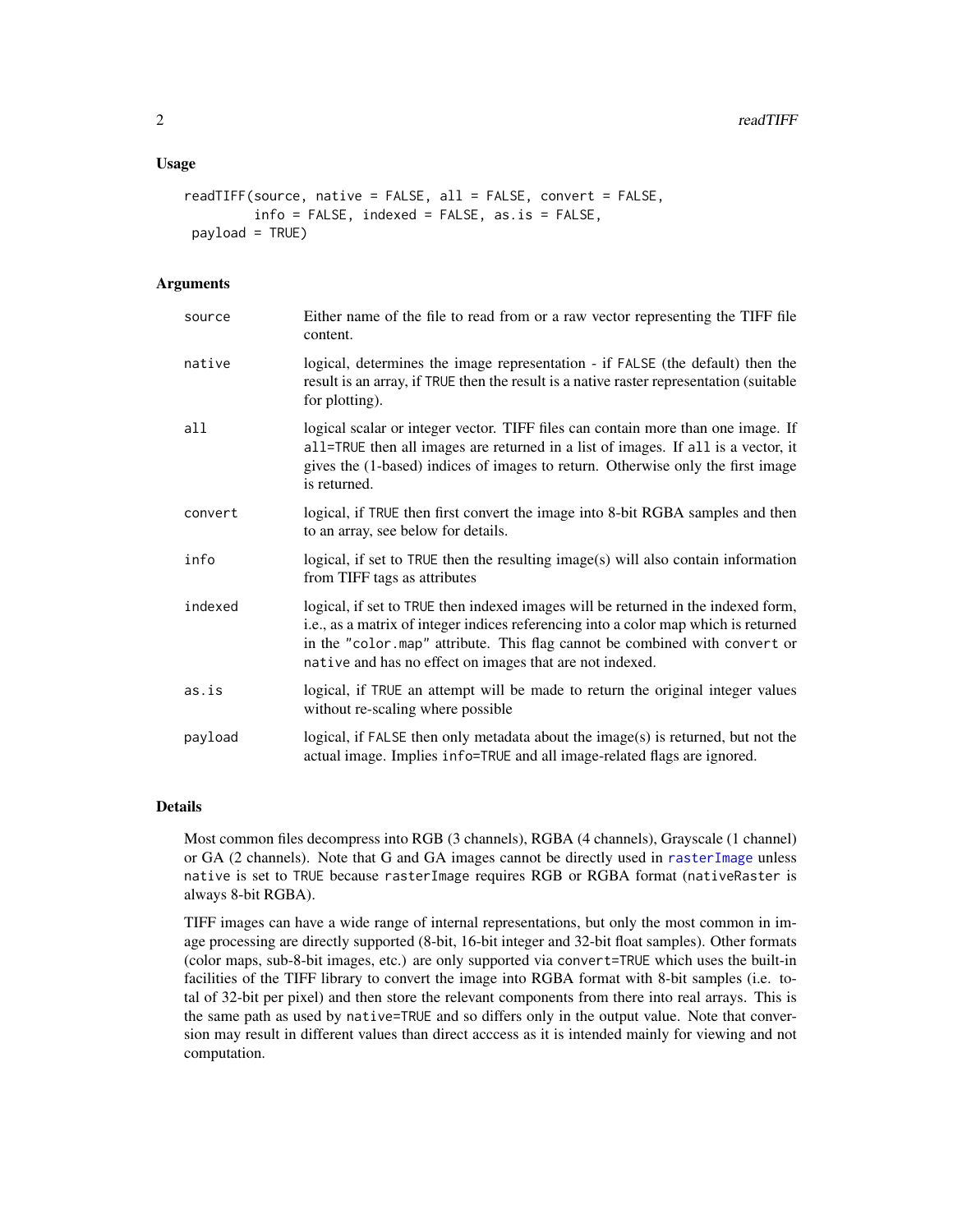#### <span id="page-2-0"></span>readTIFF 3

#### Value

If native is FALSE then an array of the dimensions height x width x channels. If there is only one channel the result is a matrix. The values are reals between 0 and 1 (except for 32-bit floating point sample storage which are unscaled reals, and for indexed and as . is=TRUE which are integers). If native is TRUE then an object of the class nativeRaster is returned instead. The latter cannot be easily computed on but is the most efficient way to draw using rasterImage.

If all is TRUE or a vector of image indices, then the result is a list of the above with zero or more elements. If all is a vector of indices, the result will have exactly the same length as all. If an index does not appear in the file, the corresponding list entry will be NULL.

If payload=FALSE then the result is equivalent to info=TRUE but without the image data and returned as a data frame. If all is either TRUE or a vector then the result will be a data frame with each row corresponding to one image.

#### Note

Some non-standard formats such as 12-bit TIFFs are partially supported (there is no standard for packing order for TIFFs beoynd 8-bit so we assume big-endian packing similar to the default fill order and only support single channel or indexed).

The as.is=TRUE option is experimental, cannot be used with native or convert and only works for integer storage TIFFs.

#### Author(s)

Simon Urbanek Kent Johnson

#### See Also

[rasterImage](#page-0-1), [writeTIFF](#page-3-1)

#### Examples

```
Rlogo <- system.file("img", "Rlogo.tiff", package="tiff")
# read a sample file (R logo)
img <- readTIFF(Rlogo)
# read it also in native format
img.n <- readTIFF(Rlogo, native=TRUE)
# and also in converted
img.c <- readTIFF(Rlogo, convert=TRUE)
# read all contained images
str(readTIFF(Rlogo, all=TRUE))
# pick some images
str(readTIFF(Rlogo, all=c(5, 1, 3)))
# only show information
```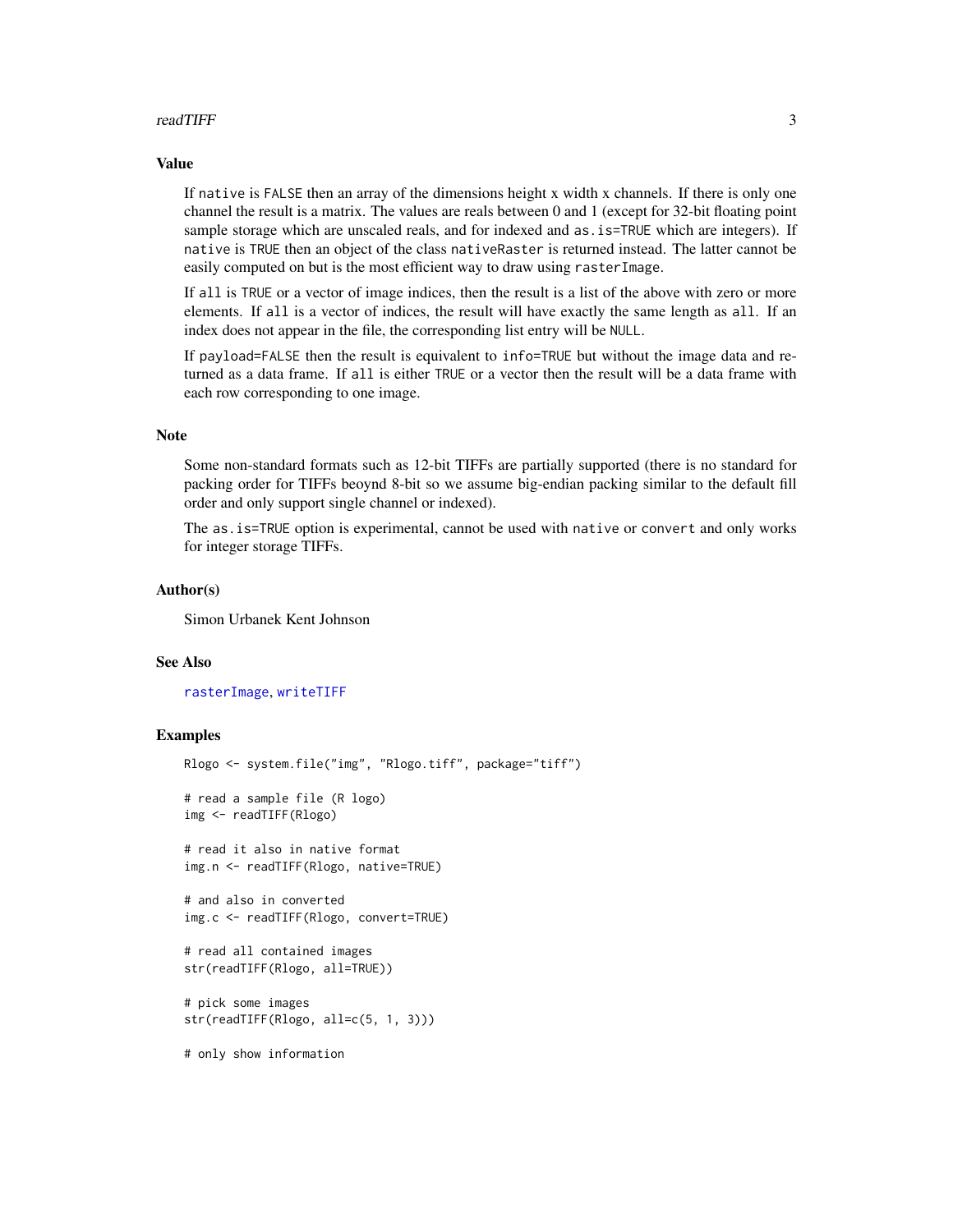```
str(readTIFF(Rlogo, payload=FALSE))
# if your R supports it, we'll plot it
if (exists("rasterImage")) { # can plot only in R 2.11.0 and higher
  plot(1:2, type='n')
  if (names(dev.cur()) == "windows") {
    # windows device doesn't support semi-transparency so we'll need
    # to flatten the image
   transparent \leq - img[,,4] == 0
    img <- as.raster(img[,,1:3])
    img[transparent] <- NA
    # interpolate must be FALSE on Windows, otherwise R will
    # try to interpolate transparency and fail
   rasterImage(img, 1.2, 1.27, 1.8, 1.73, interpolate=FALSE)
  } else {
    # any reasonable device will be fine using alpha
   rasterImage(img, 1.2, 1.27, 1.8, 1.73)
   rasterImage(img.n, 1.5, 1.5, 1.9, 1.8)
  }
}
```
<span id="page-3-1"></span>

```
writeTIFF Write one or more bitmap images in TIFF format
```
#### Description

Writes images into a TIFF file or a raw vector representing such.

#### Usage

```
writeTIFF(what, where, bits.per.sample = 8L,
          compression = c("LZW", "none", "PackBits", "RLE", "JPEG", "deflate"),
          reduce = TRUE)
```
#### Arguments

| what            | either an image or a list of images. An image is a real matrix or array of three<br>dimensions, or an object of the class "native Raster".                                                                     |
|-----------------|----------------------------------------------------------------------------------------------------------------------------------------------------------------------------------------------------------------|
| where           | file name or a raw vector                                                                                                                                                                                      |
| bits.per.sample |                                                                                                                                                                                                                |
|                 | number of bits per sample (numeric scalar). Supported values in this version are<br>8, 16, and 32.                                                                                                             |
| compression     | desired compression algorithm (string). Optionally, it can be specified as a nu-<br>meric value corresponding to the compression TIFF tag, but it needs to be also<br>supported by the underlying TIFF library |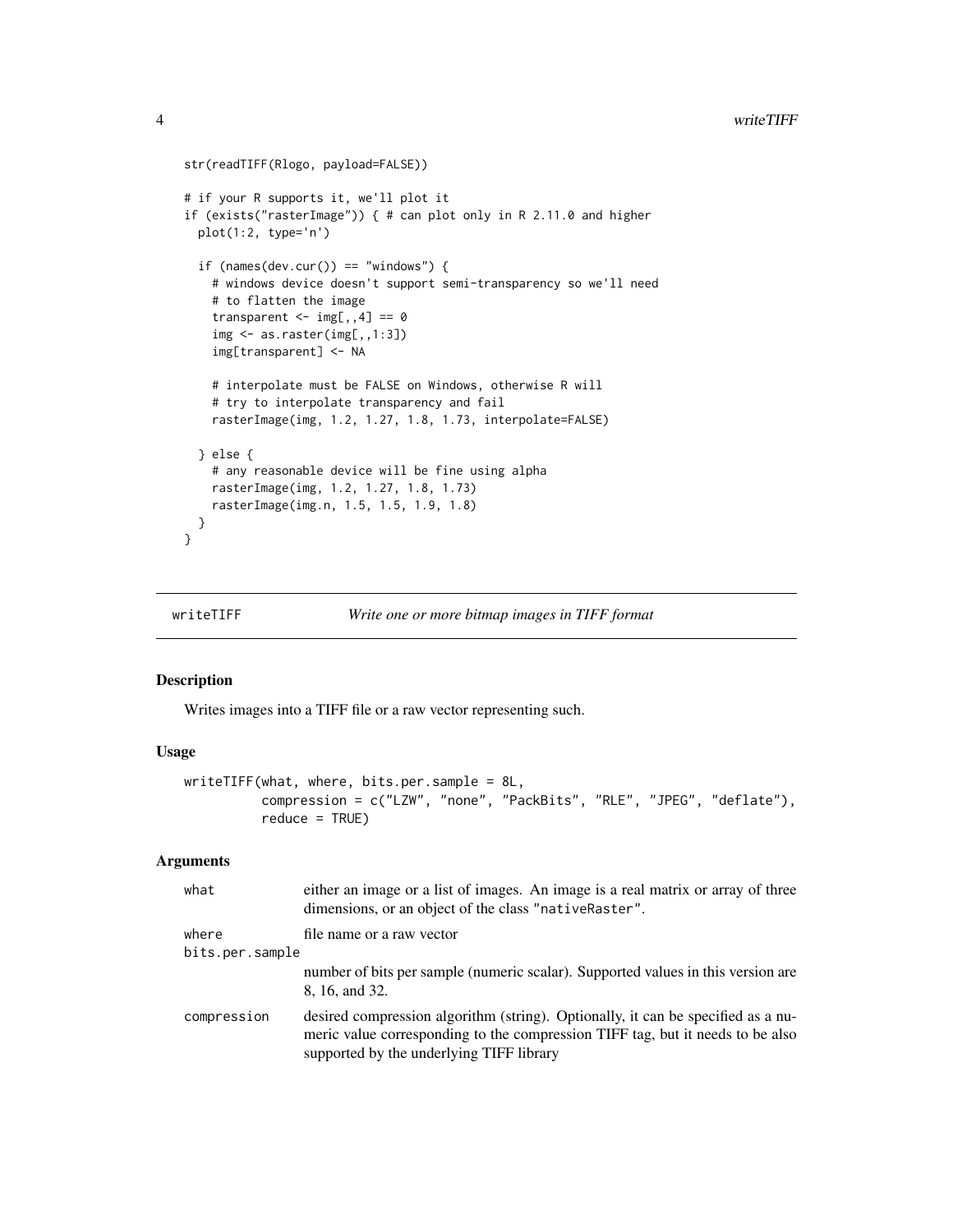#### <span id="page-4-0"></span>writeTIFF 5

| reduce | if TRUE then write TIFF will attempt to reduce the number of planes in native   |
|--------|---------------------------------------------------------------------------------|
|        | rasters by analyzing the image to choose one of RGBA, RGB, GA or G formats,     |
|        | whichever uses the least planes without any loss. Otherwise the image is always |
|        | saved with four planes (RGBA).                                                  |

#### Details

By default writeTIFF uses the same number of planes as there are planes in the input image. For native images it is always four unless reduce = TRUE is set (see above). Consequently, color maps are not used. The output always uses contiguous planar configuration (baseline TIFF). The output is tagged with a photometric tag of either RGB (3 or 4 planes) or zero-is-black (1 or 2 planes). If what is a list then the TIFF output will be a directory of the corresponding number of images (in TIFF speak - not to be confused with file directories).

#### Value

If where is a raw vector then the value is the raw vector containg the TIFF contents, otherwise a scalar integer specifying the number of images written in the file.

#### Author(s)

Simon Urbanek

#### See Also

[readTIFF](#page-0-2)

#### Examples

```
img <- readTIFF(system.file("img", "Rlogo.tiff", package="tiff"))
# write without the alpha channel
tiff <- writeTIFF(img[,,-4], raw(0))
# read as native
i2 <- readTIFF(tiff, native=TRUE)
# write reduced - should be the same as tiff
t2 <- writeTIFF(i2, raw(0), reduce=TRUE)
```